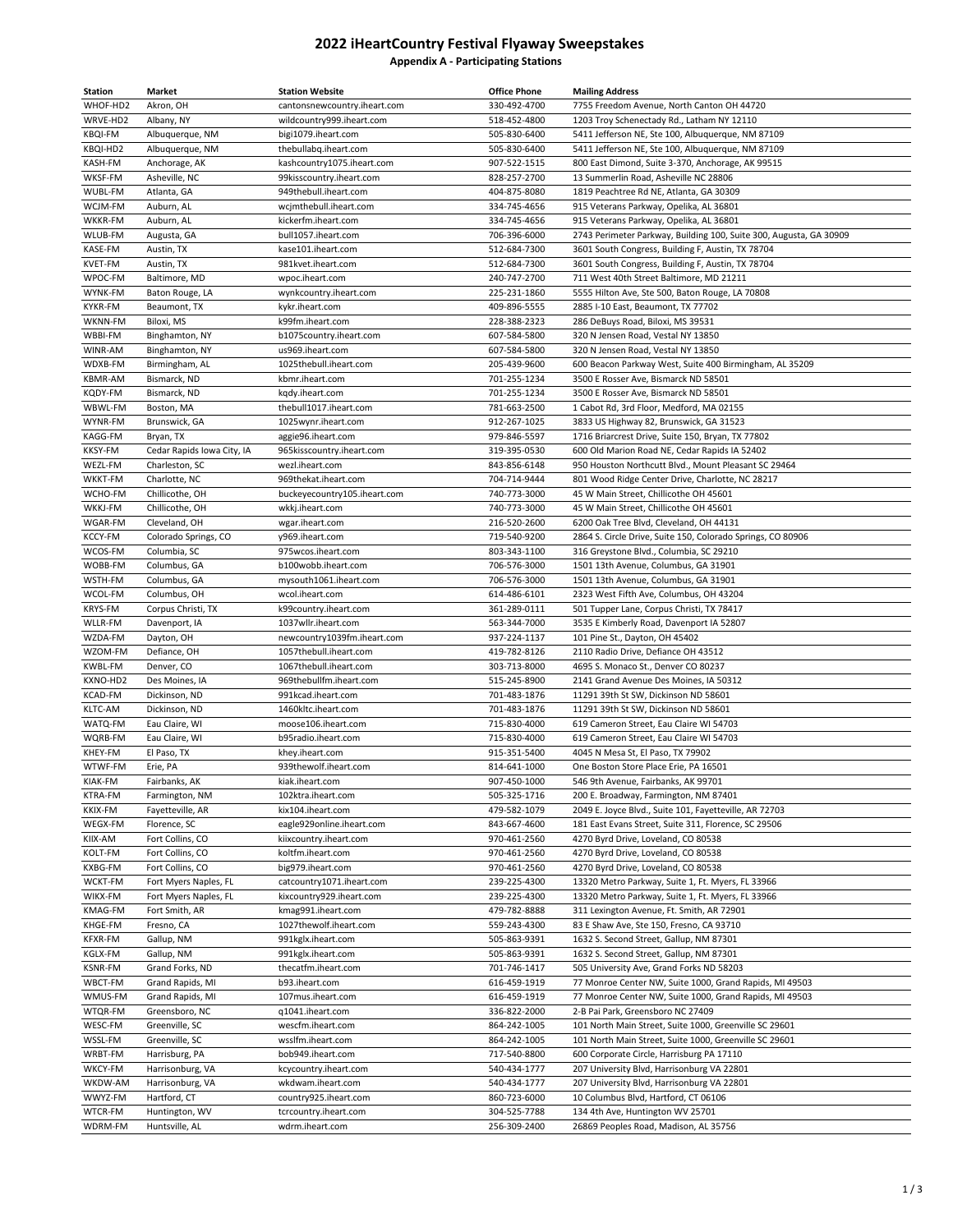## **2022 iHeartCountry Festival Flyaway Sweepstakes Appendix A - Participating Stations**

| Station        | Market                 | <b>Station Website</b>       | <b>Office Phone</b> | <b>Mailing Address</b>                                   |
|----------------|------------------------|------------------------------|---------------------|----------------------------------------------------------|
| WMSI-FM        | Jackson, MS            | miss103.iheart.com           | 601-982-1062        | 1375 Beasley Road, Jackson, MS 39206                     |
| WQIK-FM        | Jacksonville, FL       | 991wqik.iheart.com           | 904-636-0507        | 8000 Belfort Parkway, Jacksonville FL 32256              |
| <b>KWNR-FM</b> | Las Vegas, NV          | 955thebull.iheart.com        | 702-238-7389        | 425 Fremont Street, Suite 220, Las Vegas NV 89101        |
| WBUL-FM        | Lexington, KY          | wbul.iheart.com              | 859-422-1000        | 2601 Nicholasville Rd, Lexington, KY 40505               |
| WBUL-HD2       | Lexington, KY          | 981thebullicons.iheart.com   | 859-422-1000        | 2601 Nicholasville Rd, Lexington, KY 40505               |
| WIMT-FM        | Lima, OH               | t102.iheart.com              | 419-223-2060        | 667 W Market Street, Lima OH 45801                       |
| KMJX-FM        | Little Rock, AR        | 1051thewolf.iheart.com       | 501-217-5000        | 10800 Colonel Glenn, Little Rock, AR 72204               |
| <b>KSSN-FM</b> | Little Rock, AR        | kssn.iheart.com              | 501-217-5000        | 10800 Colonel Glenn, Little Rock, AR 72204               |
| WAMZ-FM        | Louisville, KY         | wamz.iheart.com              | 502-479-2222        | 4000 Radio Dr, Ste. 1, Louisville, KY 40218              |
| WIHB-AM        | Macon, GA              | 973thebullicons.iheart.com   | 478-781-1063        | 7080 Industrial Highway, Macon, GA 31216                 |
| WIHB-FM        | Macon, GA              | 965thebull.iheart.com        | 478-781-1063        | 7080 Industrial Highway, Macon, GA 31216                 |
| WMAD-FM        | Madison, WI            | 963starcountry.iheart.com    | 608-274-5450        | 2651 South Fish Hatchery Rd, Madison, WI 53701           |
|                |                        |                              |                     |                                                          |
| WNCO-FM        | Mansfield, OH          | 1013wnco.iheart.com          | 419-529-2211        | 1400 Radio Lane, Mansfield OH 44906                      |
| WMRN-FM        | Marion, OH             | buckeyecountry943.iheart.com | 740-383-1131        | 667 W Market Street, Lima OH 45801                       |
| KTEX-FM        | McAllen, TX            | ktex.iheart.com              | 956-973-9202        | 901 E. Pike Blvd., Weslaco, TX 78596                     |
| WMIA-HD2       | Miami, FL              | thebull1047.iheart.com       | 954-862-2000        | 7601 Riviera Blvd, Miramar, FL 33023                     |
| WMIL-FM        | Milwaukee, WI          | fm106.iheart.com             | 414-545-8900        | 12100 W. Howard Ave, Milwaukee, WI 53228                 |
| KEEY-FM        | Minneapolis, MN        | k102.iheart.com              | 952-417-3000        | 1600 Utica Avenue South, Suite 400 Minneapolis, MN 55416 |
| KCJB-AM        | Minot, ND              | kcjb910.iheart.com           | 701-582-4646        | 1000 20th Ave SW, Minot ND 58701                         |
| KYYX-FM        | Minot, ND              | 97kicksfm.iheart.com         | 701-582-4646        | 1000 20th Ave SW, Minot ND 58701                         |
| WKSJ-FM        | Mobile, AL             | 95ksj.iheart.com             | 251-450-0100        | 555 Broadcast Drive, 3rd Floor, Mobile, AL 36606         |
| KOSO-FM        | Modesto Stockton, CA   | 929thebigdog.iheart.com      | 209-551-1306        | 2121 Lancey Drive, Modesto, CA 95355                     |
| <b>KTOM-FM</b> | Monterey, CA           | ktom.iheart.com              | 831-755-8181        | 1550 Moffett St., Salinas, CA, 93905                     |
| WGTR-FM        | Myrtle Beach, SC       | gator1079.iheart.com         | 843-293-0107        | 4841 Highway 17 Bypass South, Myrtle Beach, SC 29577     |
| WSIX-FM        | Nashville, TN          | thebig98.iheart.com          | 615-664-2400        | 55 Music Square West, Nashville, TN 37203                |
| WNOE-FM        | New Orleans, LA        | wnoe.iheart.com              | 504-679-7300        | 929 Howard Ave, FL2, New Orleans, LA 70113               |
| KMCX-FM        | Ogallala, NE           | kmcx.iheart.com              | 308-284-3633        | 113 W 4th St, Ogallala NE 69153                          |
| KOGA-AM        | Ogallala, NE           | 930koga.iheart.com           | 308-284-3633        | 113 W 4th St, Ogallala NE 69153                          |
| KTST-FM        | Oklahoma City, OK      | thetwister.iheart.com        | 405-840-5271        | 1900 NW Expressway, Ste 1000, Oklahoma City, OK 73118    |
| KXXY-FM        | Oklahoma City, OK      | kxy.iheart.com               | 405-840-5271        | 1900 NW Expressway, Ste 1000, Oklahoma City, OK 73118    |
| KFFF-FM        | Omaha, NE              | wolfradio933.iheart.com      | 402-561-2000        | 5010 Underwood Ave. Omaha, NE 68132                      |
| KXKT-FM        | Omaha, NE              | thekat.iheart.com            | 402-561-2000        | 5010 Underwood Ave. Omaha, NE 68132                      |
| WPAP-FM        | Panama City, FL        | 925wpap.iheart.com           | 850-769-1408        | 1834 Lisenby Avenue, Panama City, FL 32405               |
| WNUS-FM        | Parkersburg, WV        | 107nus.iheart.com            | 304-295-6070        | 4420 Rosemar Road, Suite 103 Parkersburg, WV 26104       |
| KNIX-FM        | Phoenix, AZ            | knixcountry.iheart.com       | 602-374-6000        | 4686 E. Van Buren St., Suite 300 Phoenix AZ 85008        |
| WPGB-FM        | Pittsburgh, PA         | big1047.iheart.com           | 412-937-1441        | 200 Fleet Street, 4th Floor Pittsburgh, PA 15220         |
| WTBU-FM        | Portsmouth, NH         | 953bull.iheart.com           | 603-436-7300        | 815 Lafayette Road, Portsmouth NH 03801                  |
|                |                        |                              |                     |                                                          |
| WHUC-AM        | Poughkeepsie, NY       | wrwdcountry.iheart.com       | 845-471-2300        | 20 Tucker Drive, Poughkeepsie NY 12603                   |
| WRWB-FM        | Poughkeepsie, NY       | wrwdcountry.iheart.com       | 845-471-2300        | 20 Tucker Drive, Poughkeepsie NY 12603                   |
| WRWD-FM        | Poughkeepsie, NY       | wrwdcountry.iheart.com       | 845-471-2300        | 20 Tucker Drive, Poughkeepsie NY 12603                   |
| WNCB-FM        | Raleigh, NC            | b939country.iheart.com       | 919-878-1500        | 3100 Smoketree Court, Suite 700, Raleigh, NC 27604       |
| WYYD-FM        | Roanoke Lynchburg, VA  | newcountry1079.iheart.com    | 540-725-1220        | 3807 Brandon Avenue, Suite 2350, Roanoke, VA 24018       |
| KMFX-FM        | Rochester, MN          | 1025thefox.iheart.com        | 507-288-3888        | 1530 Greeview Drive SW, Rochester MN 55902               |
| WDVI-FM        | Rochester, NY          | country1005.iheart.com       | 585-454-4884        | 1700 HSBC Plaza, 100 Chestnut St., Rochester NY 14604    |
| WNBL-FM        | Rochester, NY          | 1073thebull.iheart.com       | 585-454-4884        | 1700 HSBC Plaza, 100 Chestnut St., Rochester NY 14604    |
| KYRV-HD2       | Sacramento, CA         | thebullsacramento.iheart.com | 916-929-5325        | 1440 Ethan Way, Ste 200, Sacramento, CA 95825            |
| KSD-FM         | Saint Louis, MO        | 937thebull.iheart.com        | 314-333-8000        | 1001 Highlands Plaza Drive W, #200, St. Louis, MO 63110  |
| WWFG-FM        | Salisbury, MD          | froggy999.iheart.com         | 410-742-1923        | 351 Tilghman Road, Salisbury MD 21804                    |
| KAJA-FM        | San Antonio, TX        | kj97.iheart.com              | 210-736-9700        | 20880 Stone Oak Pkwy, San Antonio, TX 78258              |
| KRPT-FM        | San Antonio, TX        | thebullcountry.iheart.com    | 210-736-9700        | 20880 Stone Oak Pkwy, San Antonio, TX 78258              |
| KZEP-HD3       | San Antonio, TX        | thebullcountry.iheart.com    | 210-736-9700        | 20880 Stone Oak Pkwy, San Antonio, TX 78258              |
| WCTQ-FM        | Sarasota Bradenton, FL | 921ctq.iheart.com            | 941-552-4800        | 1779 Independence Blvd., Sarasota, FL 34234              |
| WSEK-AM        | Somerset, KY           | icons910.iheart.com          | 606-678-5151        | 101 First Radio Lane, Somerset, KY 42503                 |
| WSEK-FM        | Somerset, KY           | k93country.iheart.com        | 606-678-5151        | 101 First Radio Lane, Somerset, KY 42503                 |
| KISC-HD2       | Spokane, WA            | kix993.iheart.com            | 509-242-2400        | 808 East Sprague Ave, Spokane, WA 99202                  |
| WRNX-FM        | Springfield, MA        | mykix1009.iheart.com         | 413-781-1011        | 1331 Main Street, Springfield MA 01103                   |
| <b>KSWF-FM</b> | Springfield, MO        | 1005thewolf.iheart.com       | 417-890-5555        | 1856 S. Glenstone, Springfield, MO 65804                 |
| WBBS-FM        | Syracuse, NY           | b1047.iheart.com             | 315-472-9797        | 500 Plum Street, Syracuse NY 13204                       |
| WTNT-FM        | Tallahassee, FL        | 949tnt.iheart.com            | 850-422-3107        | 325 John Knox Road, Building G, Tallahassee, FL 32303    |
| WFUS-FM        | Tampa, FL              | us1035.iheart.com            | 813-832-1000        | 4002 W Gandy Blvd, Tampa, FL 33611                       |
| WCKY-FM        | Toledo, OH             | 1037cky.iheart.com           | 419-254-8321        | 125 S Superior Street, Toledo OH 43602                   |
| KHUD-FM        | Tucson, AZ             | thebulltucson.com            | 520-618-2100        | 3202 N Oracle Rd, Tucson, AZ 85705                       |
| KTGX-FM        | Tulsa, OK              | 1061thetwister.iheart.com    | 918-388-5100        | 2625 South Memorial Dr, Tulsa, OK 74129                  |
| WWZD-FM        | Tupelo, MS             | wizard106.iheart.com         | 662-842-1067        | 5026 Cliff Gookin Blvd, Tupelo, MS 38801                 |
|                |                        |                              |                     |                                                          |
| WTXT-FM        | Tuscaloosa, AL         | 98txt.iheart.com             | 205-344-4589        | 3900 11th Avenue South, Tuscaloosa, AL 35401             |
| WACO-FM        | Waco, TX               | waco100.iheart.com           | 254-776-3900        | 316 West State Highway 6, Waco, TX 76712                 |
| WMZQ-FM        | Washington, DC         | wmzq.iheart.com              | 240-747-2700        | 1801 Rockville Pike, Rockville, MD 20852                 |
| WAVW-FM        | West Palm Beach, FL    | wave927.iheart.com           | 561-616-6600        | 3071 Continental Dr., West Palm Beach, FL 33407          |
| WOVK-FM        | Wheeling, WV           | wovk.iheart.com              | 304-232-1170        | 1015 Main Street, Wheeling WV 26003                      |
| KZSN-FM        | Wichita, KS            | 1021thebull.iheart.com       | 316-494-6600        | 9323 E. 37th Street N, Wichita, KS 67226                 |
| WBLJ-FM        | Williamsport, PA       | bill95.iheart.com            | 570-327-1400        | 1559 W 4th Street, Williamsport PA 17701                 |
| WBYL-FM        | Williamsport, PA       | bill95.iheart.com            | 570-327-1400        | 1559 W 4th Street, Williamsport PA 17701                 |